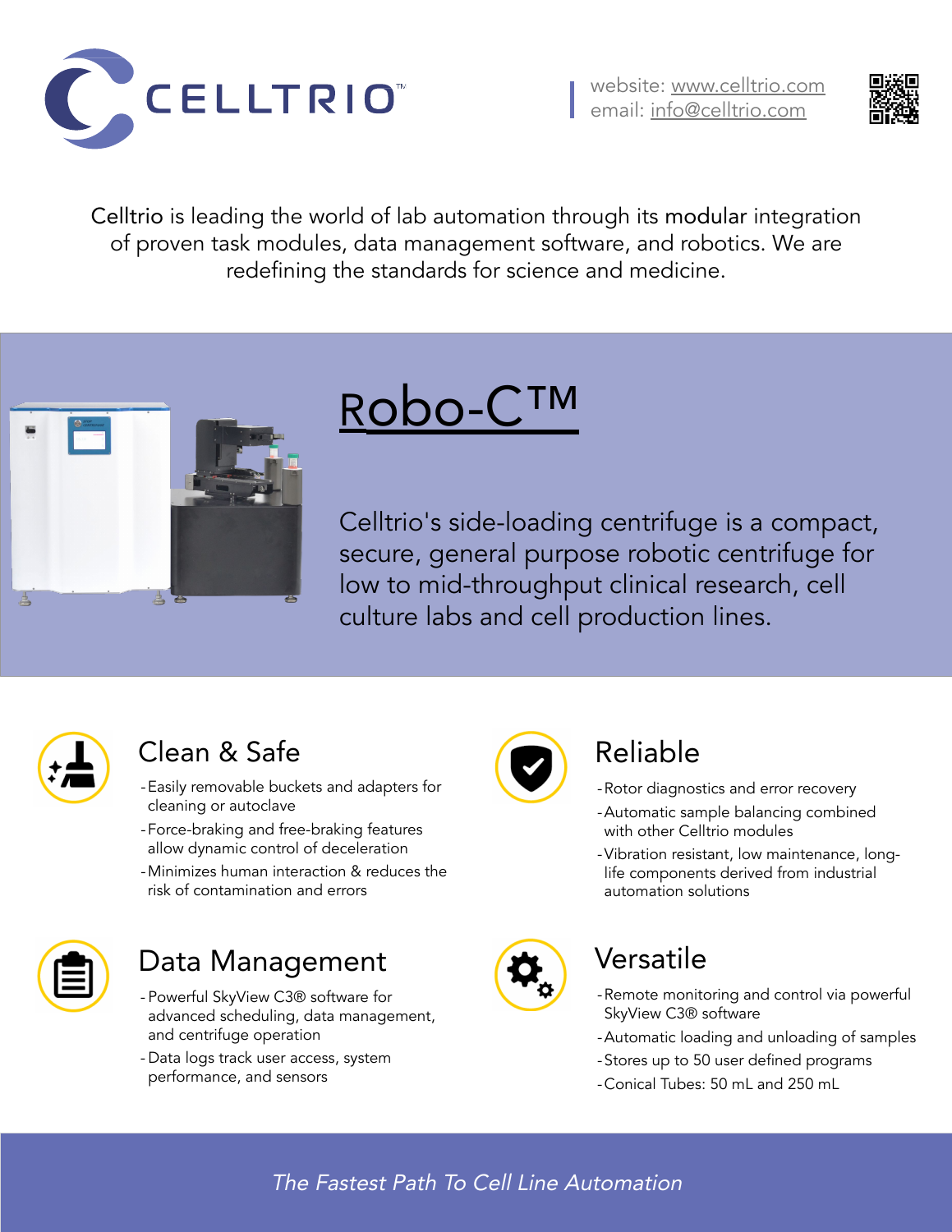# Specifications

Side-loading **Centrifuge** 

## Dimensions

#### Side-loading Robot



47777 Warm Springs Blvd. Fremont, CA 94539

| Robo-C™ (Centrifuge) Specifications |                                   |                                               |
|-------------------------------------|-----------------------------------|-----------------------------------------------|
| Rotor                               | <b>Type</b>                       | <b>Swing Type Rotor</b>                       |
|                                     | <b>Bucket Quantity</b>            |                                               |
| Loadable<br>Labware                 | <b>Conical Tube</b>               | 50 mL                                         |
| Centrifuge<br>Performance           | Max Speed                         | 2270 rpm                                      |
|                                     | <b>RCF</b>                        | 1000g                                         |
|                                     | Speed Increment                   | 100 RPM or 10 g                               |
|                                     | Acceleration                      | 50, 75, 135 RPM / s                           |
|                                     | Deceleration                      | 8, 45, 135 RPM / s<br>Brakes off : 30 RPM / s |
| Diagnostic                          | Rotor Diagnostics, Emergency Stop |                                               |
| Rotation<br><b>Direction</b>        | Counterclockwise                  |                                               |
| Display                             | <b>Size</b>                       | 4.3''                                         |
| Chamber<br>Diameter                 | 450 mm                            |                                               |
| <b>Dimensions</b>                   | $936 \times 553 \times 636$ mm    |                                               |
| <b>Electrical</b>                   | <b>Power Connection</b>           | 220v, 10A,                                    |
| Weight                              | <b>100kg</b>                      |                                               |







[info@celltrio.com](mailto:info@celltrio.com) [www.celltrio.com](http://www.celltrio.com/) Linkedin.com/company/celltrio